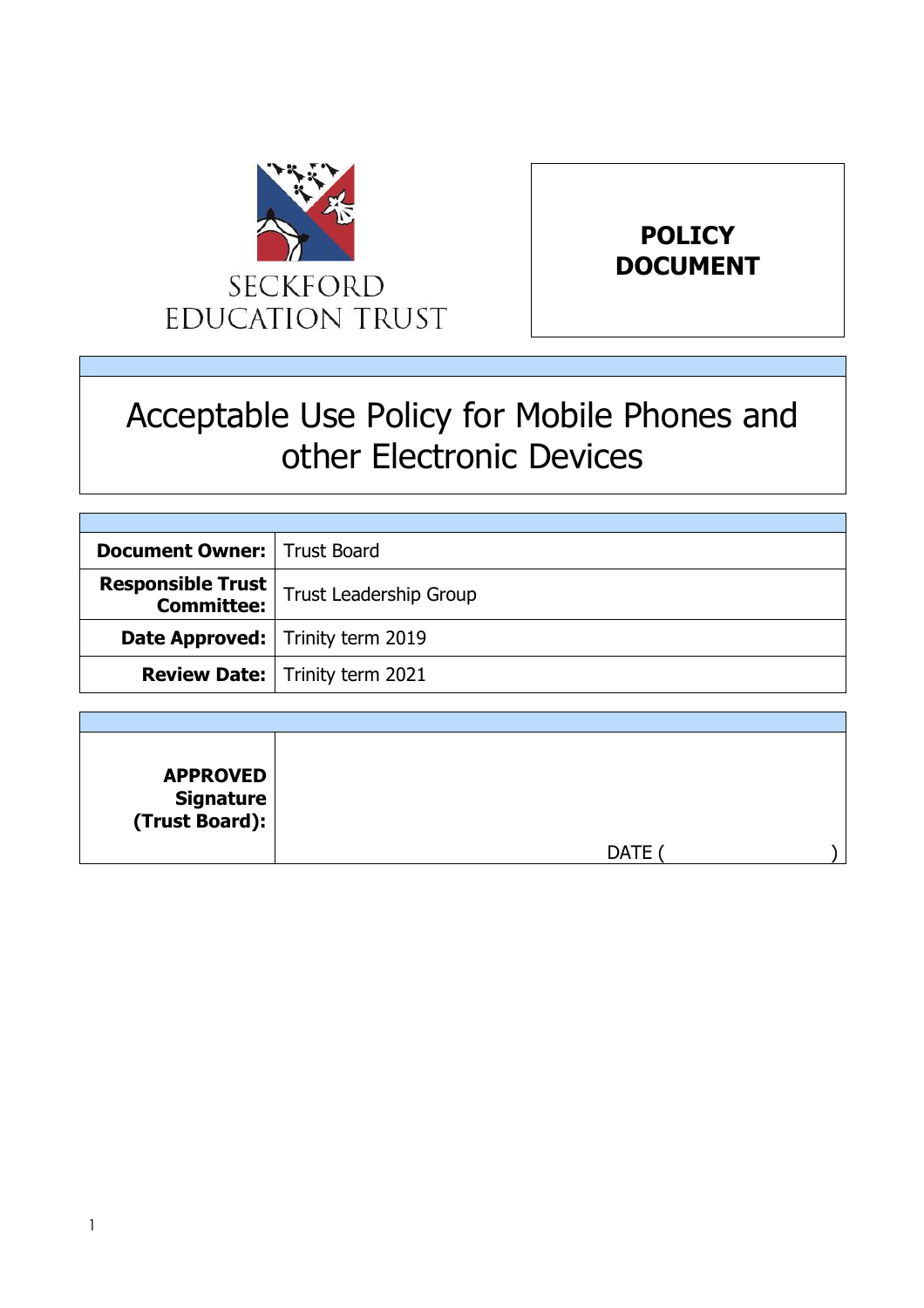#### 1. Other relevant policies and documents

- Access to Student Records Policy
- Trust Anti-Bullying Policy
- Code of Conduct for Staff
- Confidentiality Policy
- Data Protection Policy
- ICT Procedures Manual
- Information Handling Policy
- Mobile Storage Device Policy

#### 2. Explanation of terms used in the policy

'Trust' = Seckford Education Trust 'Free School(s)' = schools within the Trust 'ICT' = Information Communications Technology

When referring to 'staff' in this policy, that includes workers on site and volunteers.

#### 3. Policy statement

Technology plays an enormously important part in the lives of all young people. An increasingly wide range of devices provide unlimited access to the internet, to SMS messages, to blogging, to social media websites, to Skype, to wikis, chat rooms, and video and music sharing sites. This communications revolution gives young people unrivalled opportunities and the Schools should build on their existing skills and knowledge. This revolution also brings risks. It is an important part of the role of the Trust and its Schools to teach students how to stay safe in this environment and how to avoid making themselves vulnerable to a range of risks, including identity theft, bullying, harassment, grooming, stalking and abuse. They also need to learn how to avoid the risk of exposing themselves to subsequent embarrassment.

The Trust will ensure that all Schools have a clear understanding of the protocols they are required to adopt when following the SET Policy on the Acceptable Use of Mobile Phones and other electronic devices. This in turn will provide a consistent message to students, parents and carers on the way in which we will respond to the use of mobile phones and other electronic devices in our schools.

Mobile phones and, in particular, the new generation of smart phones, now include many additional functions such as an integrated camera, video recording capability, instant messaging, mobile office applications and constant access to the internet. These allow immediate access to email, searching for information on the internet and other functions such as access to social networking sites e.g. Snapchat, Instagram, Facebook, Twitter and blogging sites. For many young people today the ownership of a mobile phone is considered a necessary and vital part of their social life. When used creatively and responsibly the smart phone has great potential to support a student's learning experiences. However, recent incidents and research has also highlighted the impact that these devices can have on a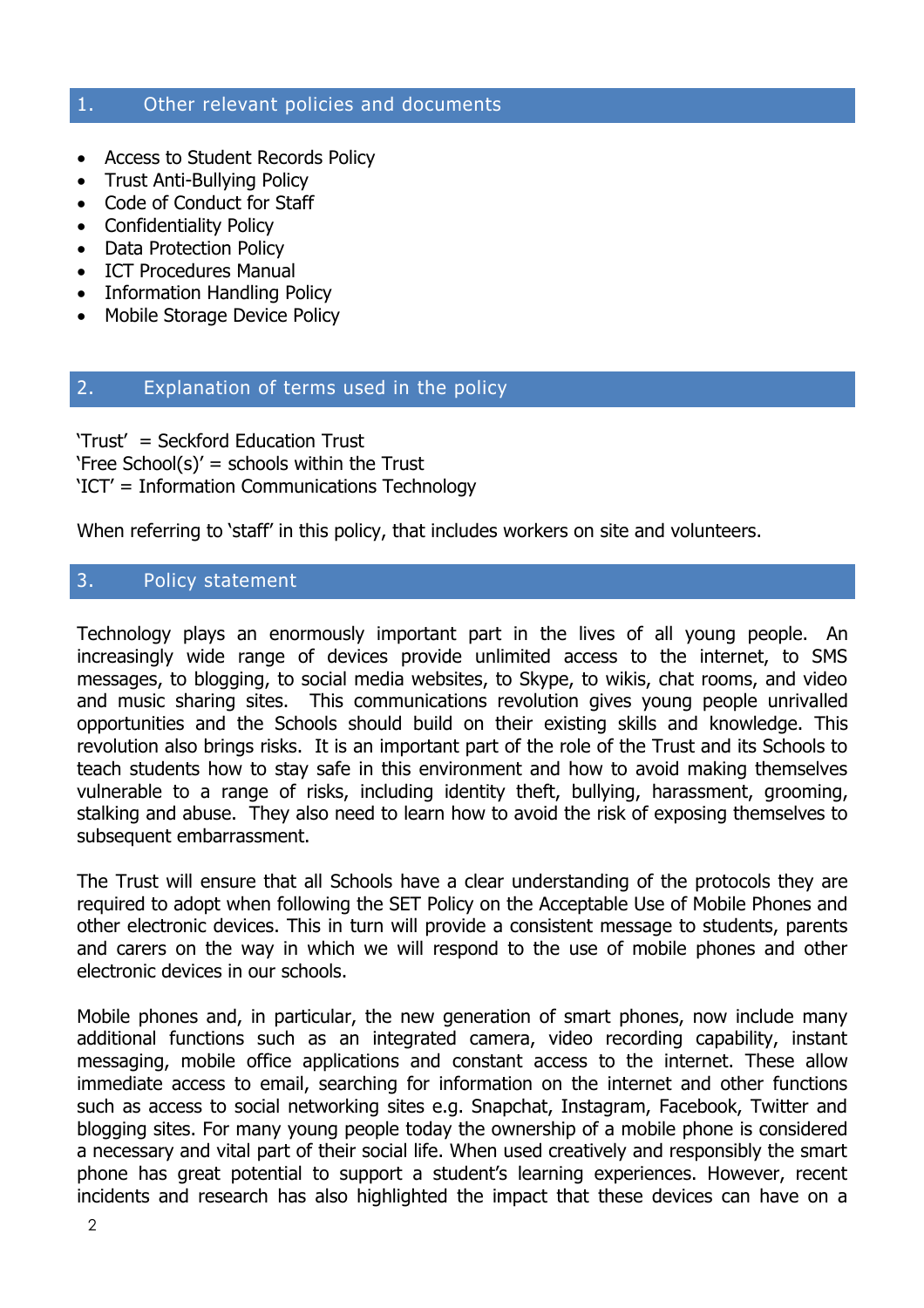student's concentration and focus in lessons. This, along with the way in which these devices have been used to bully, intimidate and harass, are not new in society; and will not be tolerated in our schools.

### 4. Principles

- The purpose of this policy is to prevent unacceptable use of mobile phones, "smart" watches", tablets etc. by students, and thereby to ensure that all students are fully engaged and concentrating on their learning at all times and to protect the School's students and staff from undesirable materials, filming, intimidation or harassment.
- The School strongly advises that mobile phones should not be brought into school at all.
- Students have no legitimate need to use a mobile phone during the school day.
- The School accepts that there may be particular circumstances in which a parent wishes their child to have a mobile phone for their journey to and from school. Where parents or students need to contact each other during the school day, they should do so only through the School's telephone system (via the school Office) and not via student mobile phones.
- Where a mobile phone is brought into school, it is entirely at the student's and parents' own risk. The School accepts no responsibility for the loss, theft or damage of any phone, mp3 player or other mobile device brought into school.
- Mobile phones and devices which are brought into school must be turned off (not placed on silent) and stored out of sight immediately the student arrives at the school gate. They must remain turned off and out of sight during the school day.
- Any student caught filming another person (and/or uploading images or video onto the Internet) will have their phone confiscated. It will be treated as a serious and unacceptable disciplinary matter.
- The School reserves the right to search the content of a confiscated device where there is a reasonable suspicion that it may contain undesirable material, including those which promote pornography, violence or bullying.
- If a mobile phone is seen by a member of staff, that member of staff will be required to confiscate it immediately and pass the phone to the relevant office for secure storage as soon as possible.
- The phone will be kept in secure storage and returned to the student at the end of the school day.
- A repeat offence will lead to confiscation of the phone which will require the collection of the mobile phone by parents. Parents/carers will be reminded of the school policy and informed of the next stage, should the phone be confiscated a third time. The phone will also be checked for any inappropriate material.
- If there are subsequent confiscations parents/carers will again be contacted and the decision may be made that the phone will be kept in secure storage for six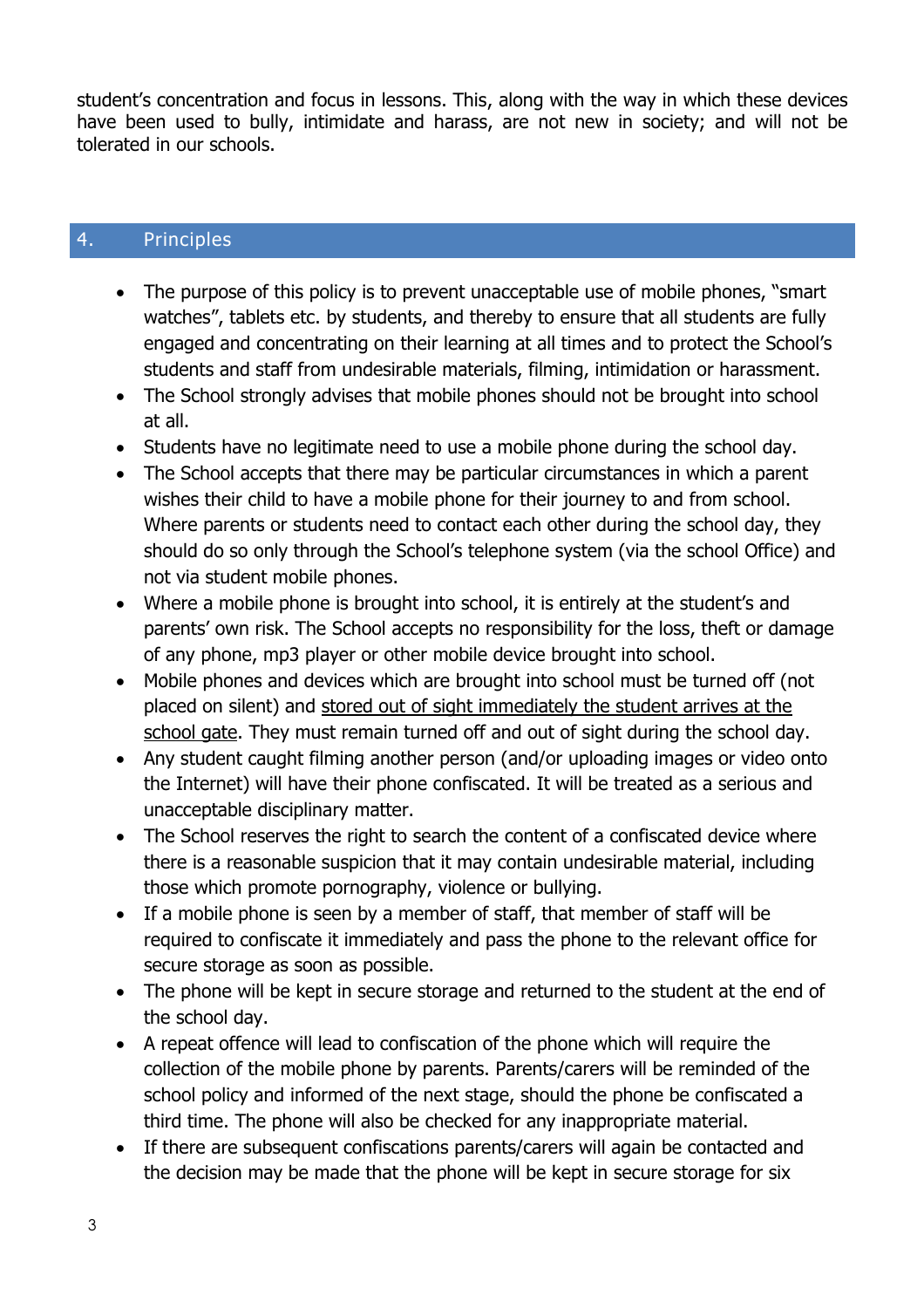school weeks. There will then be a meeting with the Assistant Headteacher responsible for Pastoral.

• If a student refuses to hand over their mobile phone, the student will be placed into internal isolation with the Pastoral Support Team.

## **In Summary:**

If a student's mobile phone is seen or heard anywhere on the school grounds it will be confiscated **immediately**. Confiscated items will normally be returned at the end of the school day; however a repeat incident will mean that the phone **will be confiscated and parent/carers required to collect the phone.**

If a student refuses to hand over a confiscated item, they will be internally isolated with the Pastoral Team. If they refuse to hand it over or if they pretend that it was not theirs, then parent/carers will be required to collect the phone and meet the Head of Pastoral.

To avoid confiscations students should **not** bring mobile phones and electronic devices to school. **Students must ensure that they turn off their phone at all other times.**

If the device goes off accidentally, or is seen on the school site, it will be confiscated **immediately**. Please note that SIM cards will only be returned at the end of the confiscation period.

## 5. Responsibilities

## 5.1 Responsibilities of the Trust Board:

In discharging its responsibilities, The Trust will:

- ensure that the Acceptable Use Policy for Mobile Phones and other Electronic Devices is implemented and its purpose understood;
- establish clear lines of accountability for implementation and consistency of use;
- periodically assess the effectiveness of the policy and ensure that any necessary changes are made.

#### 5.2 Responsibilities of Headteachers:

The Headteachers of each School are responsible for:

- the day-to-day operation of the Acceptable Use Policy for Mobile Phones and other Electronic Devices Policy in their own School, including the promotion and modeling of the appropriate use of ICT resources;
- ensuring the e-safety of students when using ICT.